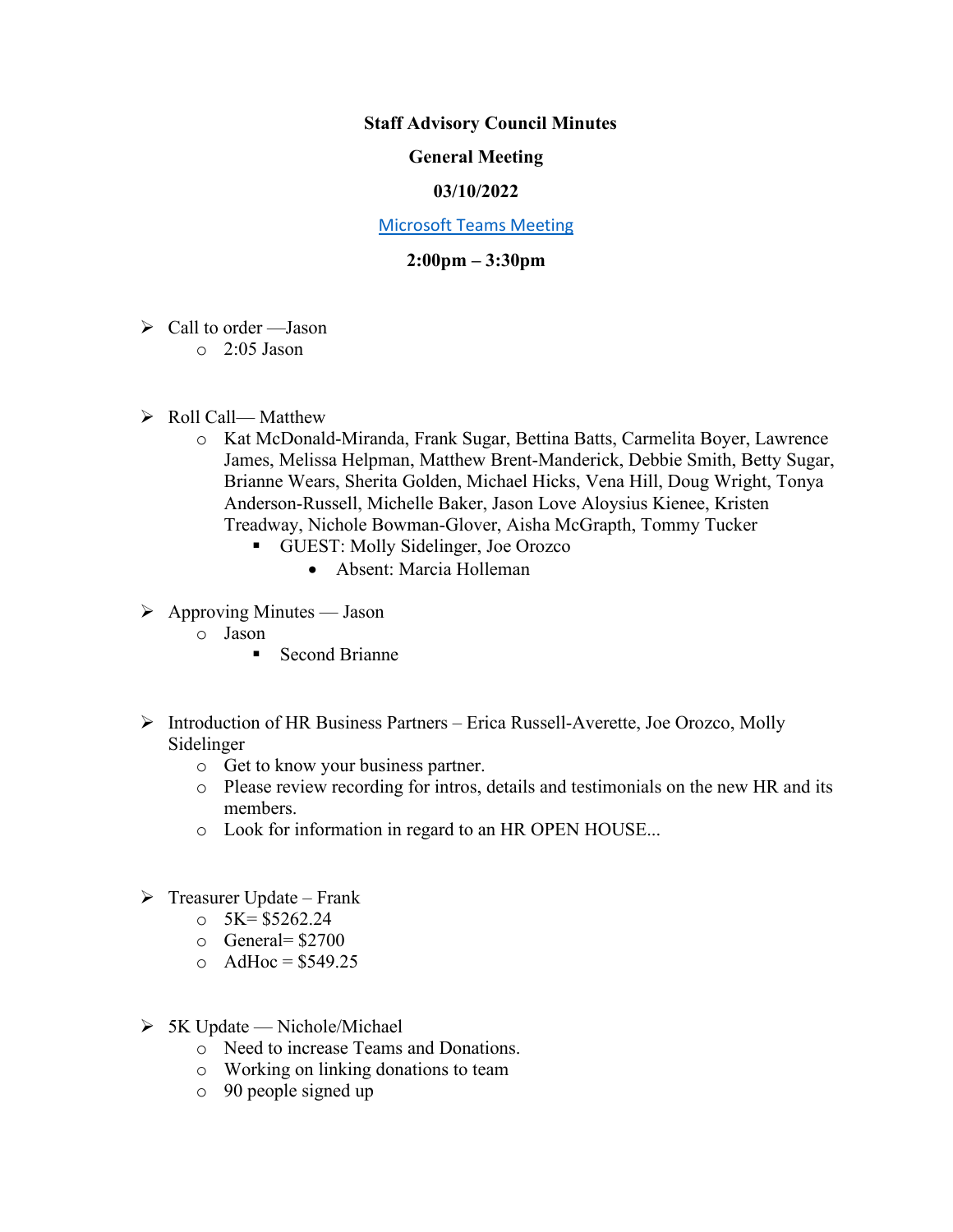- o Currently have 8 teams.
	- Taking Care of Business is in the lead with 29 people
- o Currently close to 1000 for our goal of 7500
- o IN OUR 2 MONTH PUSH…
- $\triangleright$  New Application Process for Mike Stancil Scholarship Exec Team/Michael/Nichole
	- o Take a new look at what we are trying to do.
		- **Getting the staff more engaged. Let them know \$ are available.**
		- **Spend down the \$\$\$**
			- Relook at criteria
			- Relook at how many are given out
			- Tighten up the hand off
			- 2 separate scholarships.
				- o One for Students
				- o One for Staff
	- o Still working through name change.
		- Student scholarships
			- \$500 maximum 20 per semester for total 60 per year, \$30,000.
			- Open to full part time students, they need to have completed six credit hours.
			- Seeking degree here
			- 1 time
		- Employee
			- 4 per semester
			- Will have a different application process
			- Anyone that qualifies for a fee waiver can apply.
			- 1 time
- $\triangleright$  SAC Committees Report Outs –Kat/Doug
	- o Communications: Get scheduled for your headshots
		- Head shots at Delaware, check with Marcia to get on the schedule.
	- o Bylaws
		- No report out
	- o Events
		- Tommy resigning from chair
- $\triangleright$  Business Case Subcommittee Update Nichole/Kat/Jason
	- o
- $\triangleright$  Open Discussion/Questions All
	- o CHECK OUT YOUR WELL BEING NEWSLETTER
		- Registered dietitian
		- Financial coaching. IT'S FREE
		- Chat and Chew 3/25 at noon